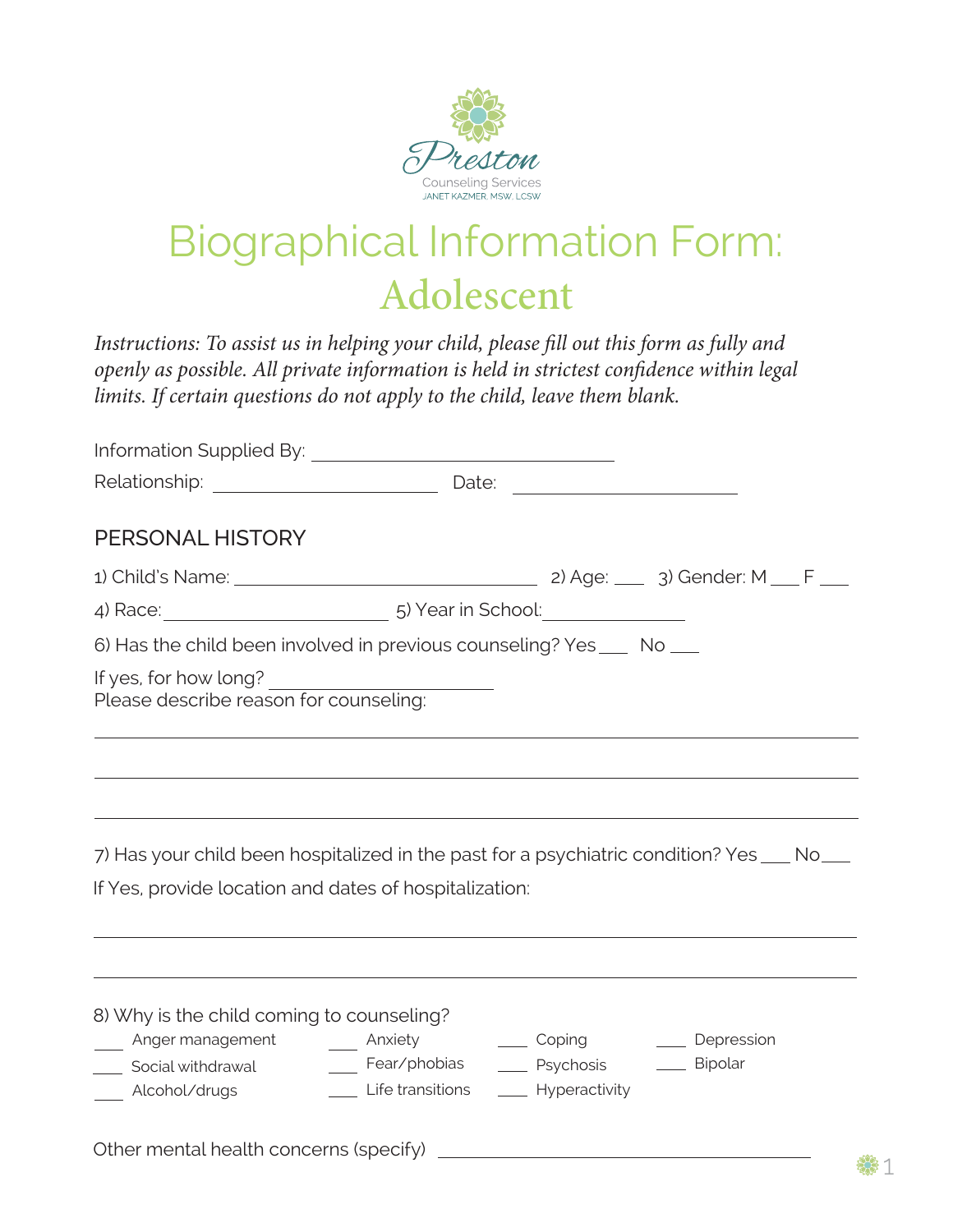| 10) Under what conditions do the problems usually get worse? ___________________                               |                                                             |  |  |
|----------------------------------------------------------------------------------------------------------------|-------------------------------------------------------------|--|--|
|                                                                                                                |                                                             |  |  |
| 11) Under what conditions are the problems usually improved? ___________________                               |                                                             |  |  |
| <b>MEDICAL HISTORY</b>                                                                                         |                                                             |  |  |
| 12) Pediatrician's Name: 2008. 2009. 2010. 2010. 2010. 2010. 2010. 2010. 2010. 2011. 2012. 2014. 2016. 2017. 2 |                                                             |  |  |
|                                                                                                                |                                                             |  |  |
|                                                                                                                |                                                             |  |  |
| 13) List any major illnesses and/or operations: ________________________________                               |                                                             |  |  |
| 14) List any physical concerns occurring at present: (e.g., high blood pressure,<br>headaches, dizziness):     |                                                             |  |  |
| 15) List any physical concerns (e.g., head trauma, seizures) experienced in the past:                          |                                                             |  |  |
| 16) On average how many hours does the child sleep daily? ______________________                               |                                                             |  |  |
| 17) Does the child have trouble falling asleep at night? Yes___ No___                                          |                                                             |  |  |
| 18) Describe the child's appetite (during the past week):                                                      |                                                             |  |  |
| poor appetite ___ average appetite ___ large appetite ___                                                      |                                                             |  |  |
| 19) What medications (and dosages) are you taking at present, and for what purpose?                            |                                                             |  |  |
| 20) List any past medication trials (and dosage): ______________________________                               |                                                             |  |  |
|                                                                                                                | <u> 1989 - Johann Stoff, amerikansk politiker (d. 1989)</u> |  |  |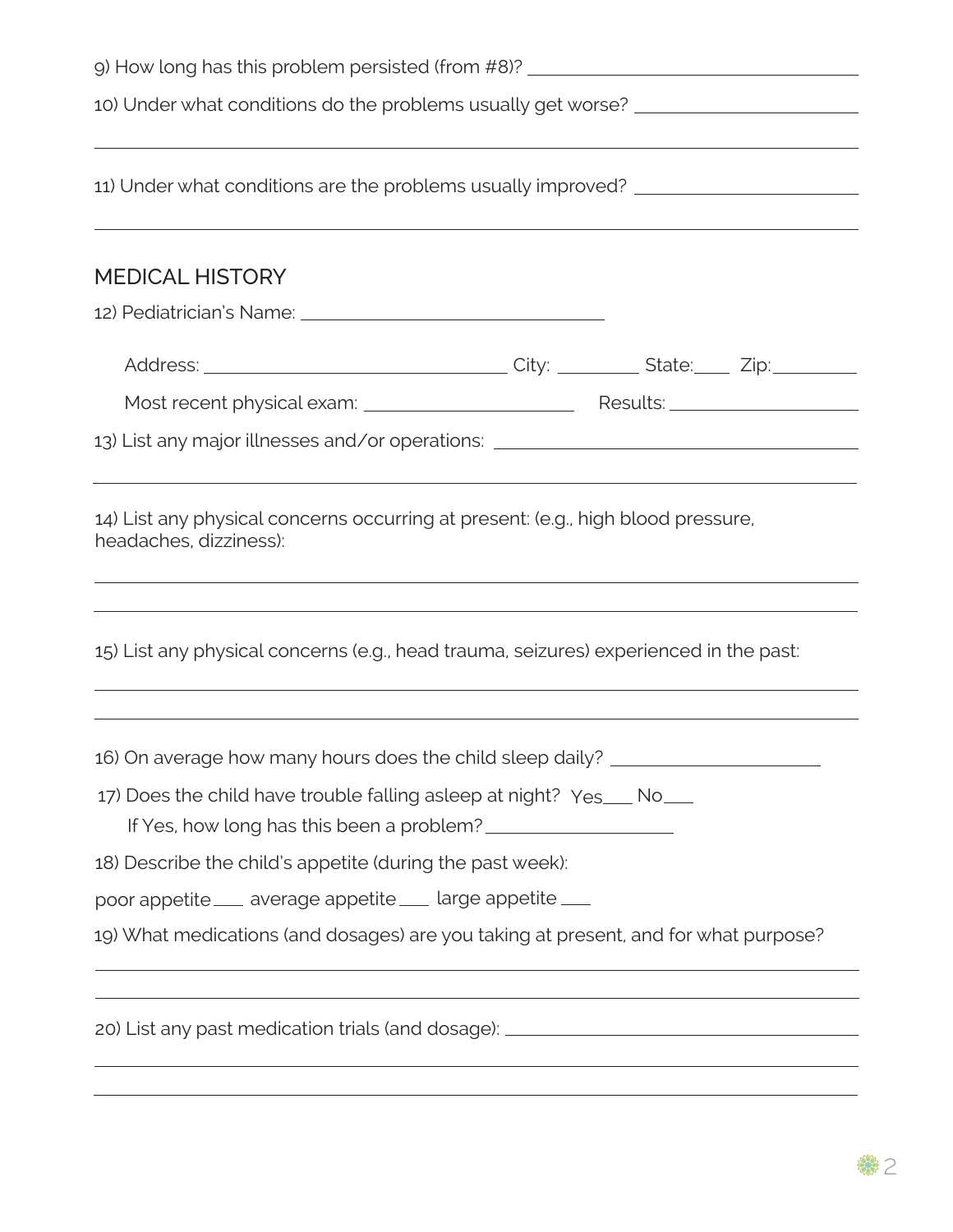## FAMILY HISTORY

|                                                                                                                                                               | 21) Mother's Age: _____________ Mother's Education:_____________________________                                                                                          |  |  |  |                                                      |
|---------------------------------------------------------------------------------------------------------------------------------------------------------------|---------------------------------------------------------------------------------------------------------------------------------------------------------------------------|--|--|--|------------------------------------------------------|
| 22) Father's Age: _____________ Father's Education: ____________________________                                                                              |                                                                                                                                                                           |  |  |  |                                                      |
|                                                                                                                                                               |                                                                                                                                                                           |  |  |  | 24) Are parents separated or divorced? Yes ___ No___ |
|                                                                                                                                                               | 25) Is there any significant information about the parents' relationship or treatment<br>toward the child which might be beneficial in counseling? Yes ___ No___          |  |  |  |                                                      |
|                                                                                                                                                               |                                                                                                                                                                           |  |  |  |                                                      |
|                                                                                                                                                               |                                                                                                                                                                           |  |  |  |                                                      |
|                                                                                                                                                               | 26) Number of brother(s) ____________ Their ages: ______________________________                                                                                          |  |  |  |                                                      |
|                                                                                                                                                               | 27) Number of sister(s) ___________ Their ages: ________________________________                                                                                          |  |  |  |                                                      |
|                                                                                                                                                               | 28) Is the child adopted or raised with parents other than biological parents? Yes___ No__<br>29) Briefly describe the child's relationship with brothers and/or sisters: |  |  |  |                                                      |
|                                                                                                                                                               |                                                                                                                                                                           |  |  |  |                                                      |
|                                                                                                                                                               | 30) Who lives in the household with the child? _________________________________                                                                                          |  |  |  |                                                      |
| 31) Is there a history or recent occurrence(s) of child abuse to this child? Yes ___ No___<br>If yes, which type(s) of abuse? Verbal __ Physical __ Sexual __ |                                                                                                                                                                           |  |  |  |                                                      |
|                                                                                                                                                               | 32) Is there any family history of mental illness? Yes ___ No___                                                                                                          |  |  |  |                                                      |
|                                                                                                                                                               | 33) Is there any family history of alcohol or drug abuse? Yes ___ No___                                                                                                   |  |  |  |                                                      |
|                                                                                                                                                               | 34) Briefly describe the style of parenting used in the household: ____________________                                                                                   |  |  |  |                                                      |
|                                                                                                                                                               |                                                                                                                                                                           |  |  |  |                                                      |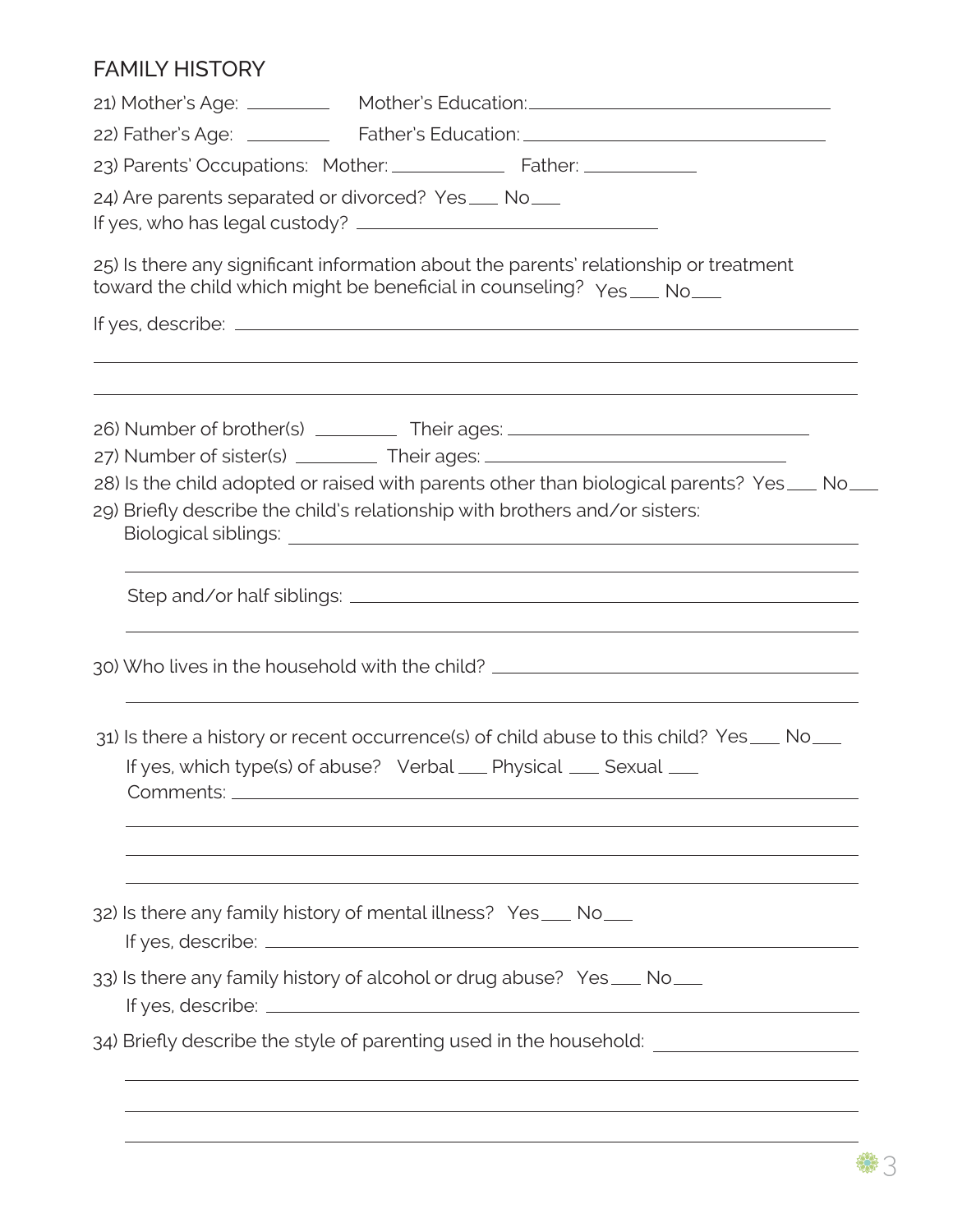## DEVELOPMENTAL AND EDUCATIONAL HISTORY

35) Briefly describe any problems in the child's mother's pregnancy and/or childbirth:

|                                                                                 |                                                                                                                                                                                                                                      | 36) Mother's age at child's birth: Father's age at child's birth: The Mother's age at child's birth:                 |
|---------------------------------------------------------------------------------|--------------------------------------------------------------------------------------------------------------------------------------------------------------------------------------------------------------------------------------|----------------------------------------------------------------------------------------------------------------------|
|                                                                                 | Pregnancy planned? Yes __ No__                                                                                                                                                                                                       |                                                                                                                      |
|                                                                                 | 37) Baby's birth weight?                                                                                                                                                                                                             |                                                                                                                      |
|                                                                                 |                                                                                                                                                                                                                                      | 38) Please fill in when the following developmental milestones took place?                                           |
| Behavior                                                                        | Age began                                                                                                                                                                                                                            | Comments                                                                                                             |
| Walking<br>Talking<br>Toilet trained                                            |                                                                                                                                                                                                                                      | <u> 1980 - John Stein, marking and de Britain and de Britain and de Britain and de Britain and de Britain and de</u> |
| 39) List any drugs used by mother or father at time of conception, or by mother |                                                                                                                                                                                                                                      |                                                                                                                      |
|                                                                                 |                                                                                                                                                                                                                                      |                                                                                                                      |
| age) in the following areas:                                                    | Below average                                                                                                                                                                                                                        | About average<br>Above average                                                                                       |
| Social                                                                          |                                                                                                                                                                                                                                      |                                                                                                                      |
| Physical                                                                        |                                                                                                                                                                                                                                      | 40) Please rate your opinion of the child's development (compared to others the same                                 |
| Language                                                                        | <u>and the community of the community of the community of the community of the community of the community of the community of the community of the community of the community of the community of the community of the community</u> |                                                                                                                      |
| Intellectual                                                                    |                                                                                                                                                                                                                                      |                                                                                                                      |

41) List the child's main difficulties in school:

| 2, |    |
|----|----|
| ς  |    |
|    | ₩. |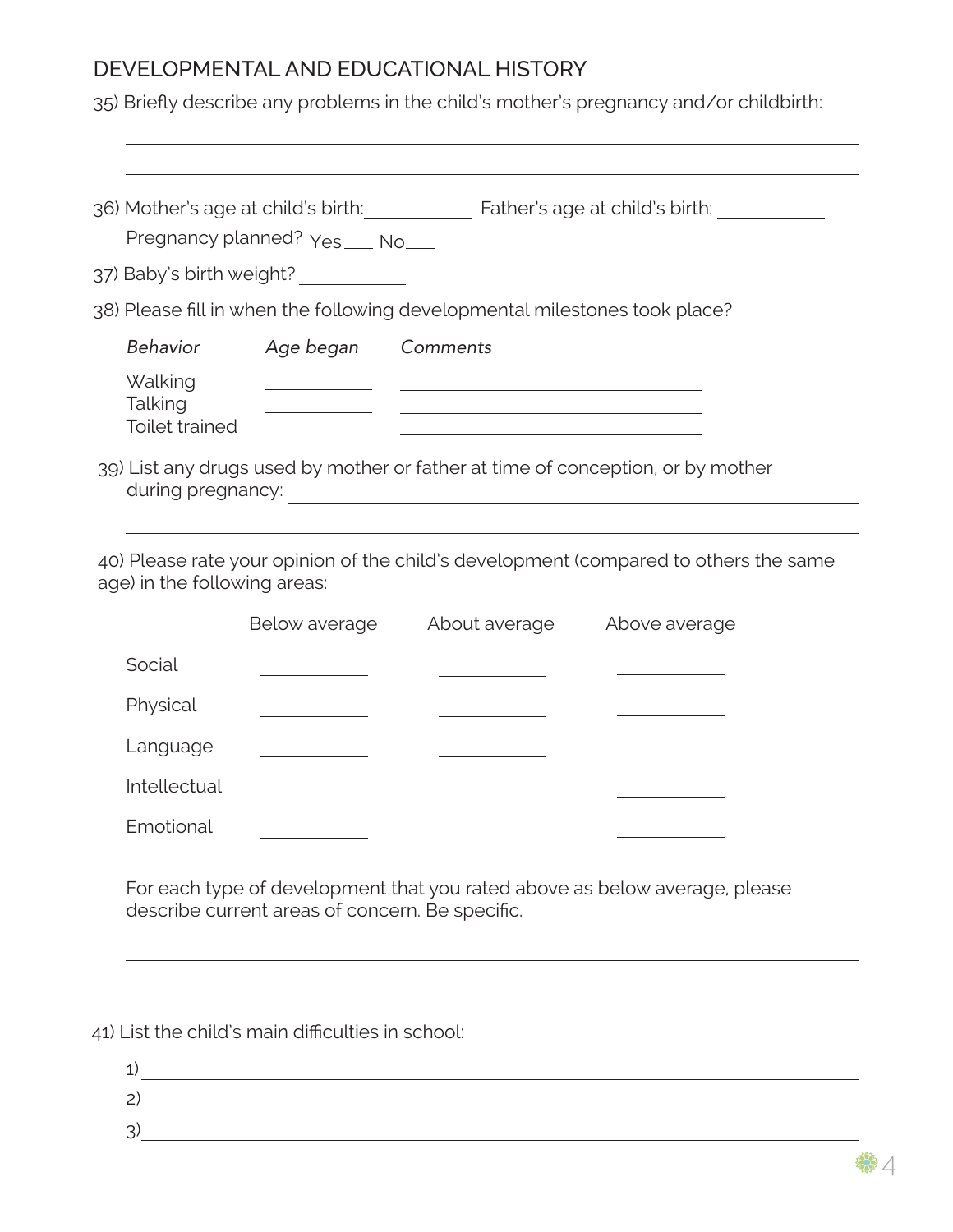42) List the child's main difficulties at home:

| 1)                                                                                                                                                                   |
|----------------------------------------------------------------------------------------------------------------------------------------------------------------------|
| $\overline{2}$                                                                                                                                                       |
|                                                                                                                                                                      |
| 43) Current School: 2008 2009 2010 2020 2020 2031 2032 2040 2051 2052 2053 2054 2055 2056 2057 2058 2059 2059                                                        |
| Type of school: Public ___ Private ___ Home schooled ___ Other ___                                                                                                   |
| 45) In special education? Yes ___ No ___ In gifted program? Yes ___ No ___<br>46) Has child ever been held back in school? Yes ___ No___ Figures, grade: __          |
| 47) What report card grades does the child usually receive? ____________________<br>Have these changed lately? Yes ___ No___ If yes, how: _______                    |
| 48) Has your child ever had psychological testing?                                                                                                                   |
| 49) Peer Relationships: Follower __ Leader __ Difficulty making friends __                                                                                           |
|                                                                                                                                                                      |
| 50) Is the child employed? Yes ___ No ___ If yes, where? _______________________<br>Length of Employment: _________ Previous Jobs? _________________________________ |
|                                                                                                                                                                      |
| 52) Does the child use or have a problem with drugs or alcohol? Yes ___ No___                                                                                        |
|                                                                                                                                                                      |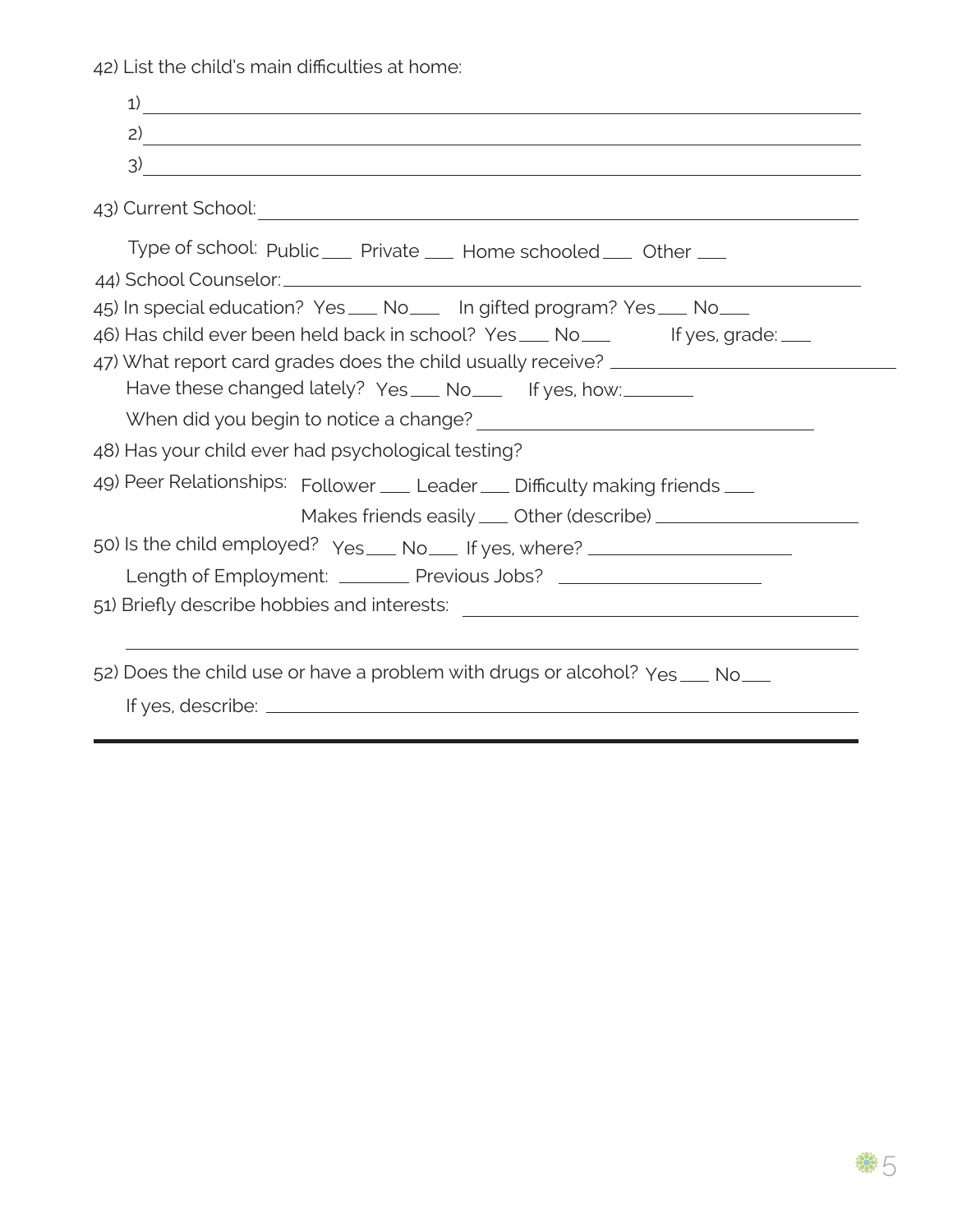## BEHAVIORS OF CONCERN

53) Please check how often the following behaviors occur. Those occurring FREQUENTLY or of special concern may be described on the next page.

1) Loses temper easily 2) Argues with adults 3) Refuses adults' requests 4) Blames others for mistakes 5) Easily annoyed by others 6) Angry/resentful 7) Spiteful/vindictive 8) Defiant 9) Bullies/teases others 10) Initiates fights 11) Uses a weapon 12) Physically cruel to people 13) Physically cruel to animals 14) Destructive to property 15) Stealing 16) Forced sexual activity 17) Intentional arson 18) Burglary 19) "Cons" other people 20) Runs away from home 21) Truant at school 22) Inattentive to details 23) Doesn't finish chores 24) Doesn't finish homework 25) Difficulty organizing tasks 26) Loses things 27) Easily distracted 28) Forgetful 29) Fidgety/squirmy 30) Hyperactive 31) Interrupts others 32) Poor grades in school 33) Suspended from school 34) Depression 35) Shy/avoidant/withdrawn 36) Suicide threats/attempts 37) Fatigued 38) Anxious/Nervous 39) Excessive worrying 40) Sleep disturbance 41) Panic attacks 42) Mood shifts

Never \_\_\_ Rarely \_\_\_ Sometimes \_\_\_ Often \_\_\_ Never Rarely Sometimes Coften Never Rarely Sometimes Coften Never \_\_\_ Rarely \_\_\_ Sometimes \_\_\_ Often \_\_\_ Never Rarely Sometimes Coften Never Rarely Sometimes Coften Never Rarely Sometimes Coften Never Rarely Sometimes Coften Never \_\_\_ Rarely \_\_\_ Sometimes \_\_\_ Often \_\_\_ Never Rarely Sometimes Coften Never \_\_\_ Rarely \_\_\_ Sometimes \_\_\_ Often \_\_\_ Never Rarely Sometimes Coften Never Rarely Sometimes Coften Never \_\_ Rarely \_\_ Sometimes \_\_ Often \_\_ Never Rarely Sometimes Coften Never Rarely Sometimes Coften Never Rarely Sometimes Coften Never Rarely Sometimes Coften Never Rarely Sometimes Coften Never Rarely Sometimes Often Never <sub>\_\_</sub>\_\_ Rarely \_\_\_ Sometimes \_\_\_ Often \_\_\_ Never Rarely Sometimes Coften Never Rarely \_\_ Sometimes \_\_ Often \_\_ Never Rarely Sometimes Often Never \_\_\_ Rarely \_\_\_ Sometimes \_\_\_ Often \_\_\_ Never \_\_\_ Rarely \_\_\_ Sometimes \_\_\_ Often \_\_\_ Never Rarely Sometimes Coften Never Rarely Sometimes Coften Never Rarely Sometimes Coften Never \_\_\_ Rarely \_\_\_ Sometimes \_\_\_ Often \_\_\_ Never \_\_\_ Rarely \_\_\_ Sometimes \_\_\_ Often \_\_\_ Never Rarely Sometimes Coften Never Rarely Sometimes Coften Never Rarely Sometimes Coften Never Rarely Sometimes Coften Never Rarely \_\_ Sometimes \_\_ Often \_\_ Never Rarely Sometimes Coften Never Rarely Sometimes Coften Never \_\_\_ Rarely \_\_\_ Sometimes \_\_\_ Often \_\_\_ Never \_\_\_ Rarely \_\_\_ Sometimes \_\_\_ Often \_\_\_ Never Rarely Sometimes Coften Never Rarely Sometimes Coften